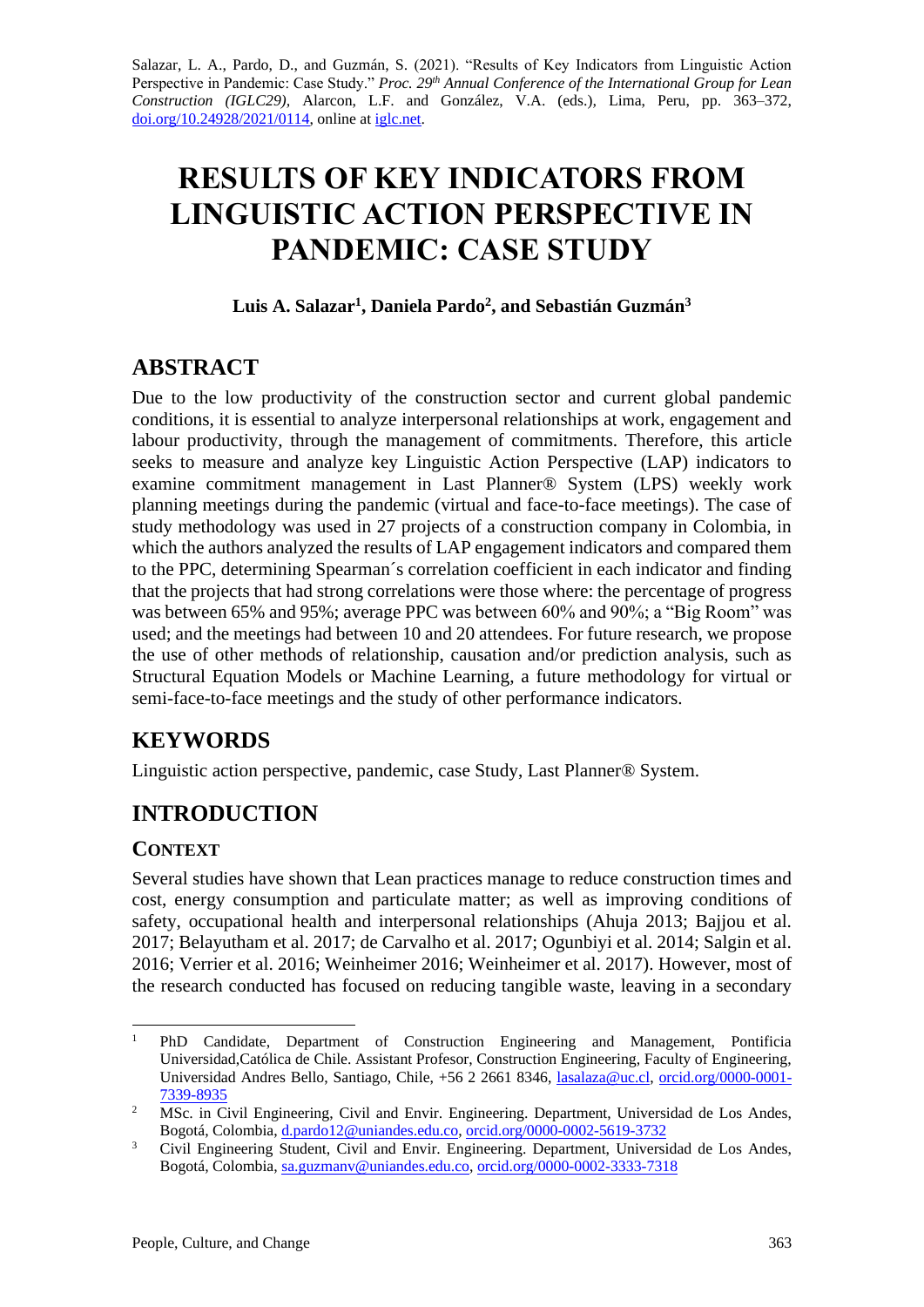place the reduction of waste from intangible resources that are mainly caused by inadequate planning practices (Hamzeh et al. 2019).

Therefore, Last Planner® System (LPS) has focused its efforts on increasing planning reliability and performance levels (Ballard and Tommelein 2016). Because of this, it is essential to achieve adequate commitment management at weekly planning meetings, as coordinated action is required through a complex network of request and promises (Ballard and Tommelein 2016). For this reason, Howell et al. (2004) propose Linguistic Action Perspective (LAP) developed by Flores (2015). LAP is based on four stages, which form the network of commitments: 1) preparation of a request; 2) negotiation and agreements; 3) execution and declaration of compliance; and 4) acceptance and declaration of satisfaction (Salazar et al. 2018). To properly measure and control commitment management, Salazar et al. (2020) propose a LAP Indicator System, through the Design Science Research (DSR) methodology.

#### **STATE OF THE ART AND PRACTICE**

When reviewing the Web of Science database, the authors found four articles regarding "Linguistic Action Perspective" or "Language Action" in construction projects (Isatto et al. 2015; Salazar et al. 2020; Viana et al. 2017; Zegarra and Alarcon 2017). However, from these studies, including the countless IGLC publications (Howell et al. 2004; Long and Arroyo 2018; Viana et al. 2011; Zegarra and Alarcón 2013), there is only one proposal for LAP indicators (Salazar et al. 2018, 2019, 2020), but it does not explain the relationship between how these commitments are established and the outcome. In addition, only partial results of the relationship between some LAP indicators, Percentage Plan Completed (PPC) and Social Networks are shown in the publication of Retamal et al. (2020). Therefore, the publication of this case study in the pandemic, will show the measurement and control of commitments indicators in planning meetings focusing on team engagement for the first time.

#### **NEED AND RELEVANCE OF RESEARCH**

According to the above, we found a shortage of studies detailing how LPS directly affects constructions projects, since most authors propose indicators and they show the results, but do not explain how they achieved those results. Adding the particular situation we are currently living with the pandemic, we consider it essential to focus on interpersonal relationships at work, engagement and labour productivity, measuring and controlling the indicators proposed by Salazar et al. (2020) about LAP as a complement to LPS. This due to the fact that the greatest amount of effort has been made in reducing waste from tangible materials, neglecting waste from intangible resources and human behavior (Hamzeh et al. 2019). The latter is of vital importance because the core of Lean Construction is the people (Li et al. 2020).

For all of the above, our purpose is to measure and analyze key LAP indicators to review commitment management at weekly LPS meeting during the pandemic (virtual and face-to-face meetings), particularly the "Engagement" indicators proposed by Salazar et al. (2020). For this reason, we focus our study especially in the first two stages from the network or chain of commitments: preparation of a request, and negotiation and agreements. Both of them are carried out in the LPS weekly planning meetings in which we consider that the repetitive behaviors of the participants could affect a correct commitment management. We consider it to be a new knowledge, as these indicators are recent and have not been evaluated to date in a case study. So, we believe that measuring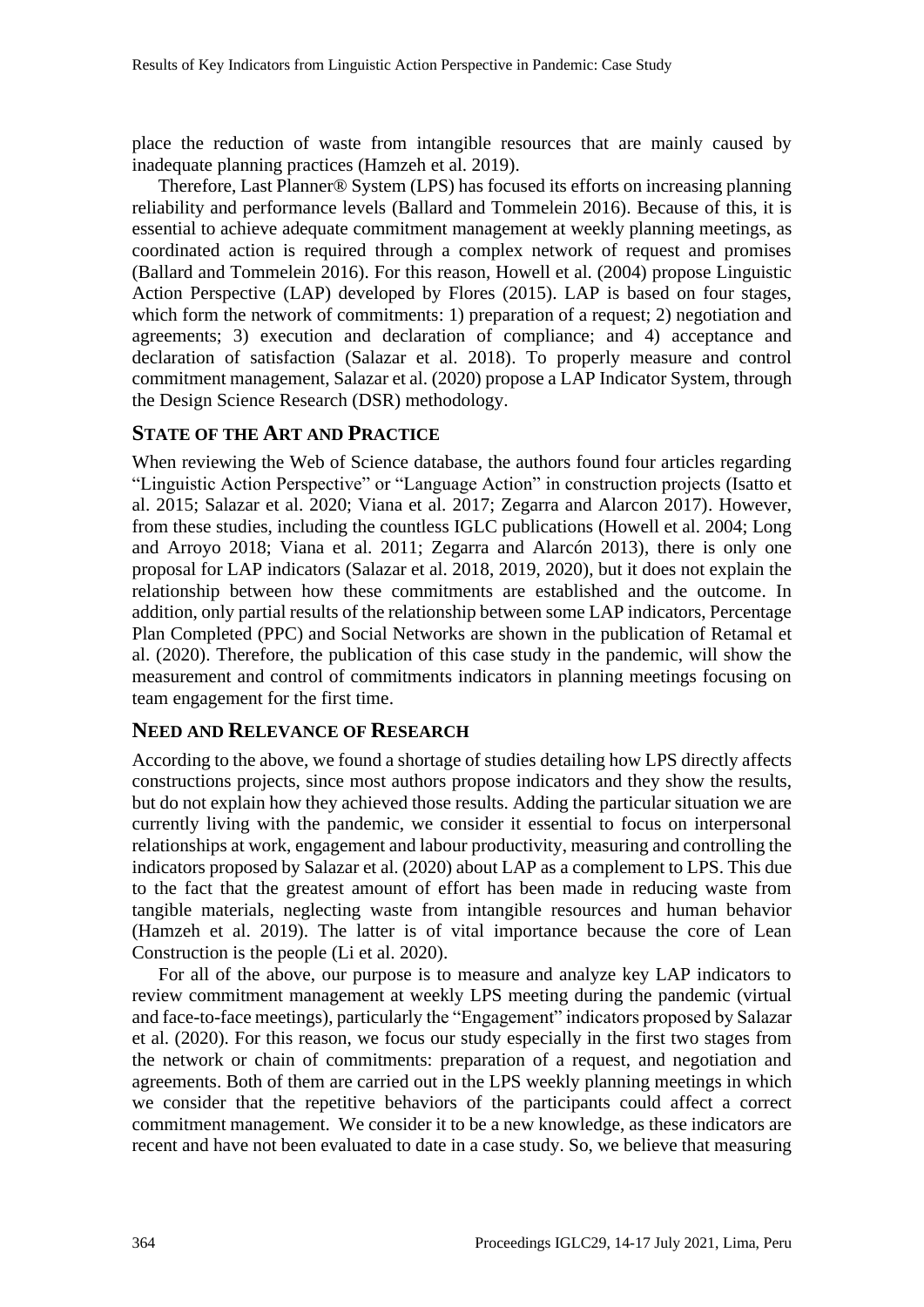the engagement of last planners during weekly planning will be a contribution to the state of art and practice.

#### **RESEARCH METHOD**

The authors adopted the case study methodology because it allows in-depth and multifaceted scans of complex problems in a real environment (Yin 2003). This methodology applies when research addresses descriptive or explanatory questions: for example, what happened, how and why?, when the researcher has little control over events and when the phenomenon is contemporary (Yin 2003).

This research was developed in a construction company out of which 27 residential building projects were evaluated in different regions of Colombia, during the months of September to November 2020. Our goal was to analyze the results of LAP indicators and compare them with the PPC to determine whether there was a relationship between human behaviour in meetings (or trusted environment), reliability of commitments and labor productivity.

We selected this company because it has been using LPS for several years, outsourcing much of the construction activities (more actors are involved during the process) and because of its willingness and intention to participate in this research and adopt new tools that allow it to improve the management of commitments in its projects. By 2019, the company had an LPS implementation level of 76% and made use of tools such as: Master planning; Phase planning; Lookahead planning with Percent of Constraint Removal (PCR); Weekly work planning with Percent Plan Completed (PPC); Visual management; and Causes of non-compliance analysis.

Recently and as part of a pandemic labour reactivation strategy, the company began to make use of the "Engagement" indicators proposed by Salazar et al. (2020), in order to control and improve interpersonal relationships at work and engagement during weekly work planning meetings.

#### **RESULTS OBTAINED**

For each of the projects studied, we recollected and summarized the following information (**¡Error! No se encuentra el origen de la referencia.**): number of meeting attendees, percentage of non-attendees, percentage of progress of each project, duration of the meeting, number of weeks of information collection, average PPC, average scheduled activities, and meeting place. This data collection was needed in order to be able to perform the analysis of the results and to have a more in-depth understanding of the differences between projects.

Then, we perfomed a correlation analysis between the LAP indicators of "Engagement" and the PPC based on Spearman´s correlation coefficient or Spearmen´s Rho. This coefficient evaluates the monotonous relationship between two continuous or ordinal variables and determines their statistical dependence by comparing the ranges and order numbers of each variable (Moreno 2008). It is a non-parametric linear association measure that, unlike Pearson´s correlation coefficient, allows to take into account outliers that would otherwise affect its calculation in the Pearson coefficient (Moreno 2008). This coefficient is used when the data does not meet the parametric statistic assumptions required to use the Pearson coefficient (Moreno 2008).

Considering that the LAP indicators of "Engagement" measure human behaviors and attitudes, Spearmean´s chosen coefficient interpretation scale is a proposal by Dancey &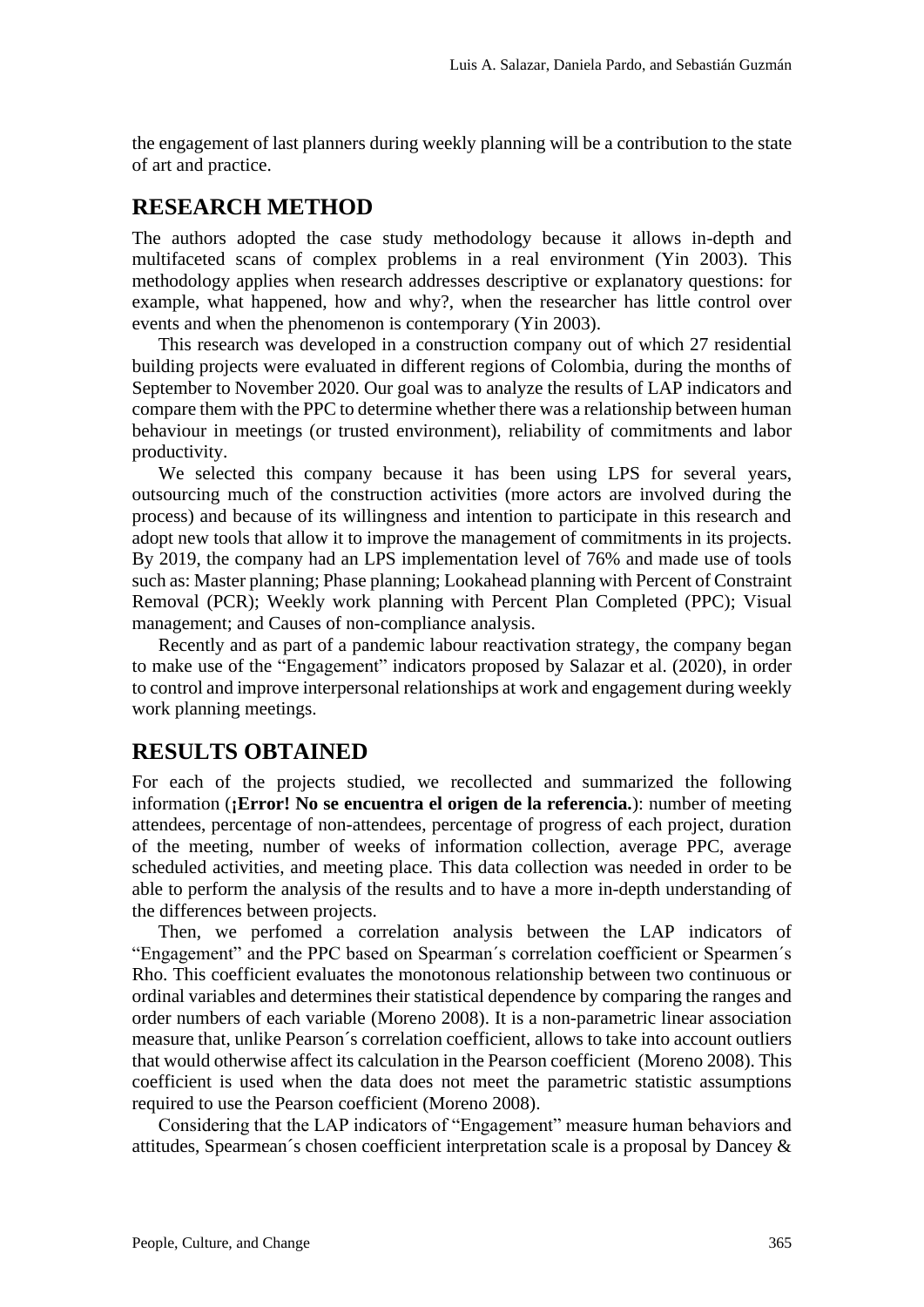Reidy for the area of psychology (Akoglu 2018). For this specific case, a correlation value of 1 means that as there is an increase in the number of people following any of the behaviors studied, the PPC also increases. A value of -1 indicates that an inverse relationship between the behaviors and the PPC is observed.

| Table 1. Summary of Project Data and Conditions |                                   |                          |                          |                      |                |                       |                                                      |                         |  |  |  |
|-------------------------------------------------|-----------------------------------|--------------------------|--------------------------|----------------------|----------------|-----------------------|------------------------------------------------------|-------------------------|--|--|--|
| Project                                         | <b>Number</b><br>οf<br>assistants | Percentage<br>of absence | Percentage<br>of advance | <b>Time</b><br>(min) | <b>Weeks</b>   | <b>PPC</b><br>average | <b>Scheduled</b><br>activities<br>average by<br>week | <b>Meeting place</b>    |  |  |  |
| P <sub>1</sub>                                  | 14                                | 6,95%                    | 50,00%                   | 85                   | $\overline{7}$ | 61,81%                | 36                                                   | Container               |  |  |  |
| P <sub>2</sub>                                  | 14                                | 38,01%                   | 80,00%                   | 75                   | 10             | 54,33%                | 56                                                   | Workplace dining room   |  |  |  |
| P <sub>3</sub>                                  | 22                                | 17,74%                   | 59,00%                   | 82                   | 10             | 58,45%                | 115                                                  | Container               |  |  |  |
| P <sub>4</sub>                                  | 15                                | 13,84%                   | 54,00%                   | 53                   | 12             | 86,15%                | 60                                                   | Parking                 |  |  |  |
| P <sub>5</sub>                                  | 16                                | 6,63%                    | 48,00%                   | 146                  | 9              | 56,62%                | 81                                                   | Container               |  |  |  |
| P <sub>6</sub>                                  | 11                                | 29,27%                   | 50,00%                   | 61                   | 11             | 53,22%                | 150                                                  | Communal living         |  |  |  |
| P7                                              | 16                                | 3,72%                    | 52,00%                   | 59                   | 10             | 89,86%                | 49                                                   | Parking                 |  |  |  |
| P <sub>8</sub>                                  | 15                                | 10,61%                   | 24,00%                   | 126                  | 10             | 78,01%                | 51                                                   | Next to container       |  |  |  |
| P <sub>9</sub>                                  | 12                                | 19,23%                   | 52,00%                   | 69                   | 11             | 80,72%                | 31                                                   | Communal living         |  |  |  |
| P <sub>10</sub>                                 | 19                                | 10,10%                   | 69,00%                   | 56                   | 11             | 82,60%                | 36                                                   | Workplace dining room   |  |  |  |
| P <sub>11</sub>                                 | 15                                | 21,00%                   | 73,00%                   | 66                   | 11             | 77,58%                | 29                                                   | Next to container       |  |  |  |
| P12                                             | 11                                | 9,26%                    | 9,00%                    | 47                   | 9              | 78,09%                | 18                                                   | Construction camp       |  |  |  |
| P <sub>13</sub>                                 | 26                                | 9,18%                    | 65,00%                   | 98                   | 12             | 72,46%                | 46                                                   | Workplace dining room   |  |  |  |
| P14                                             | 13                                | 0,61%                    | 38,00%                   | 99                   | 11             | 76,89%                | 48                                                   | Container               |  |  |  |
| P <sub>15</sub>                                 | 14                                | 23,03%                   | 68,00%                   | 131                  | 9              | 66,99%                | 54                                                   | Boardroom               |  |  |  |
| P <sub>16</sub>                                 | 11                                | 27,27%                   | 77,00%                   | 82                   | 10             | 71,67%                | 23                                                   | Workplace dining room   |  |  |  |
| P17                                             | 15                                | 3,13%                    | 18,00%                   | 134                  | 11             | 57,20%                | 44                                                   | Container               |  |  |  |
| P <sub>18</sub>                                 | 16                                | 3,06%                    | 45,00%                   | 74                   | 10             | 75,54%                | 77                                                   | Workplace dining room   |  |  |  |
| P <sub>19</sub>                                 | 19                                | 17,10%                   | 54,00%                   | 80                   | 12             | 63,40%                | 90                                                   | Boardroom               |  |  |  |
| P <sub>20</sub>                                 | 10                                | 10,03%                   | 59,00%                   | 93                   | 9              | 39,26%                | 125                                                  | Parking/Communal living |  |  |  |
| P21                                             | 7                                 | 63,39%                   | 96,00%                   | 31                   | 10             | 51,93%                | 40                                                   | (Virtual)               |  |  |  |
| P22                                             | 16                                | 8,96%                    | 32,00%                   | 67                   | 10             | 80,60%                | 39                                                   | Workplace dining room   |  |  |  |
| P23                                             | 8                                 | 9,72%                    | 12,00%                   | 48                   | 10             | 76,36%                | 12                                                   | Container               |  |  |  |
| P24                                             | 15                                | 5,26%                    | 70,00%                   | 174                  | 9              | 64,45%                | 57                                                   | Container               |  |  |  |
| P <sub>25</sub>                                 | 13                                | 34,58%                   | 47,00%                   | 77                   | 11             | 65,83%                | 55                                                   | Construction camp       |  |  |  |
| P <sub>26</sub>                                 | 10                                | 16,79%                   | 87,00%                   | 48                   | 11             | 77,60%                | 42                                                   | Next to container       |  |  |  |
| P <sub>27</sub>                                 | 17                                | 8,05%                    | 40,00%                   | 67                   | 12             | 60,12%                | 53                                                   | Boardroom               |  |  |  |

Table 2 shows the results of this analysis, where we selected only correlations with significance level of less than 0.1. Values in green refer to strong and moderate negative correlations (which means that the lack of engagement of the participants in LPS weekly plan meetings is inversely related to the PPC) and values in red refer to strong and moderate positive correlations (meaning that the engagement of participants in LPS weekly plan meetings is directly related to the PPC).

Additionally, Table 3 displays the frequency (the number of projects where the behavior is repeated) and force summary with which correlations appear in all projects. For example, the value between the Strong-Negative line and column E2 describes the fact that we found a strong inverse correlation between the indicator E2 (Checks cell phone) and the PPC in 8 different projects.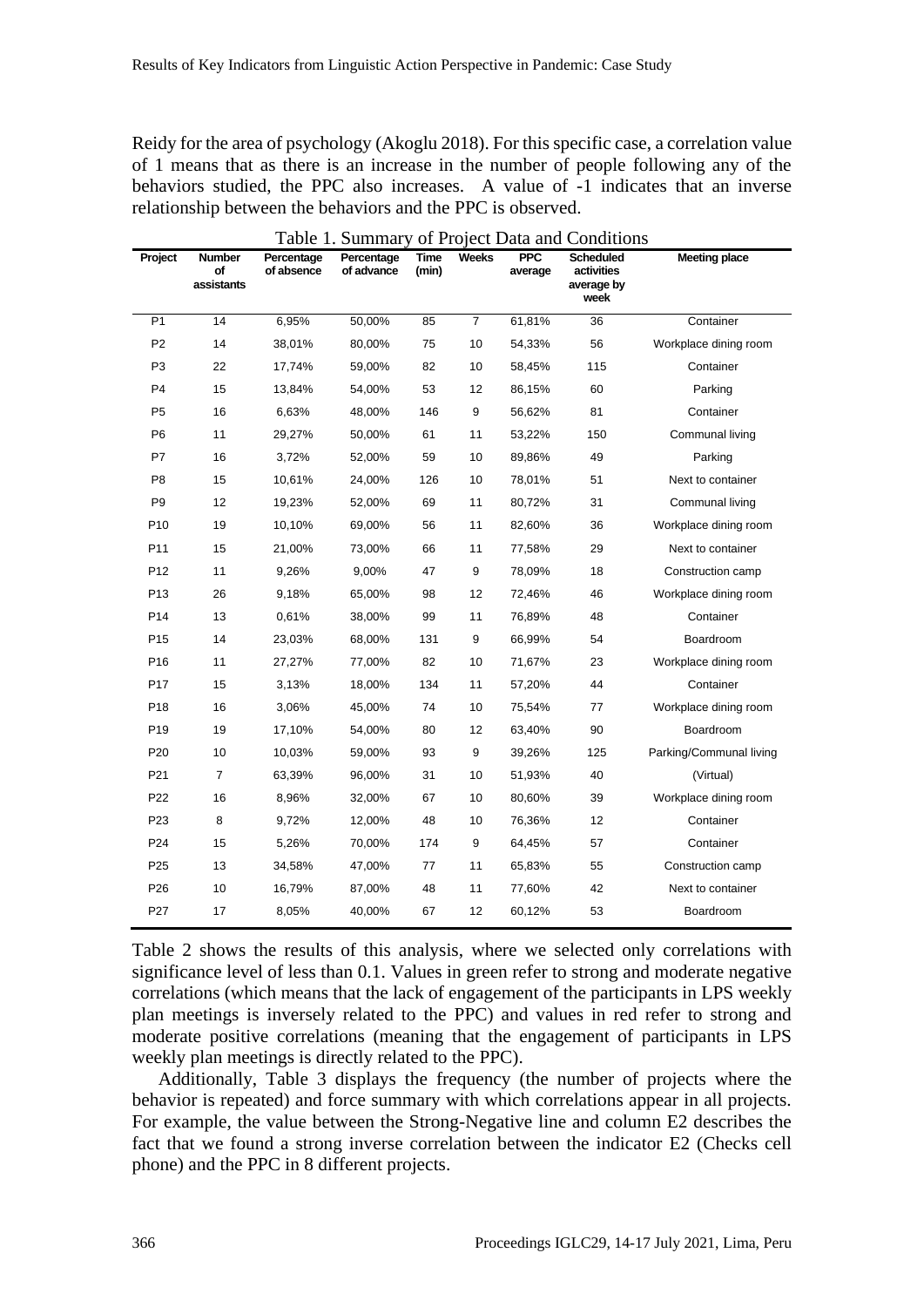|                                    | Person is late | Checks cell phone | Cell phone rings | Talks on the cell<br>phone | Leaves the room | ັ<br>$\tilde{\phantom{a}}$<br>Walkie-talkie<br>sounds | Talks on walkie-<br>talkie | Does not speak | Does not take<br>notes | the person who is<br>Does not look at<br>speaking |
|------------------------------------|----------------|-------------------|------------------|----------------------------|-----------------|-------------------------------------------------------|----------------------------|----------------|------------------------|---------------------------------------------------|
| Project                            | E1             | E2                | E3               | E4                         | E5              | E <sub>6</sub>                                        | E7                         | E8             | E <sub>9</sub>         | E10                                               |
| <b>P1</b>                          | $-0,90$        |                   |                  |                            |                 |                                                       |                            |                |                        |                                                   |
| $\overline{P2}$                    |                |                   |                  |                            |                 |                                                       |                            |                |                        |                                                   |
| P3                                 |                | $-0,76$           |                  |                            | $-0,74$         |                                                       |                            |                |                        |                                                   |
| P <sub>4</sub>                     |                | $-0,65$           |                  |                            |                 |                                                       |                            |                |                        |                                                   |
| <b>P5</b>                          | $-0,84$        |                   |                  |                            |                 |                                                       |                            |                | 0,66                   |                                                   |
| P <sub>6</sub>                     | 0,63           | 0,84              |                  | 0,72                       |                 |                                                       |                            |                | $-0,82$                |                                                   |
| P <sub>7</sub>                     |                | $-0,66$           | $-0,63$          | $-0,76$                    | $-0,87$         |                                                       |                            |                |                        |                                                   |
| P <sub>8</sub>                     |                |                   | $-0,79$          | $-0,75$                    |                 |                                                       |                            |                | $-0,98$                |                                                   |
| P <sub>9</sub>                     |                | $-0,72$           |                  |                            | 0,77            |                                                       |                            |                |                        |                                                   |
| P <sub>10</sub>                    |                |                   | 0,63             | 0,55                       |                 |                                                       |                            |                |                        |                                                   |
| P <sub>11</sub>                    | $-0,65$        |                   |                  |                            |                 |                                                       |                            |                | $-0,73$                |                                                   |
| P <sub>12</sub>                    |                |                   | $-0,77$          | $-0,77$                    |                 |                                                       |                            |                |                        |                                                   |
| P <sub>13</sub>                    |                | $-0,79$           |                  |                            |                 |                                                       |                            | $-0,68$        | $-0,75$                |                                                   |
| P14                                |                | $-0,79$           |                  |                            |                 |                                                       |                            |                |                        |                                                   |
| P <sub>15</sub>                    |                | $-0,79$           |                  | $-0,73$                    | $-0,69$         |                                                       |                            |                |                        |                                                   |
| P <sub>16</sub>                    |                |                   | $-0,69$          | $-0,77$                    |                 |                                                       |                            |                |                        |                                                   |
| P17                                |                | $-0,63$           | $-0,79$          |                            |                 |                                                       |                            |                |                        |                                                   |
| P <sub>18</sub>                    |                | $-0,81$           |                  | $-0,54$                    | $-0,50$         |                                                       |                            |                |                        |                                                   |
| P <sub>19</sub>                    |                | $-0,74$           |                  |                            |                 |                                                       |                            |                |                        |                                                   |
| P20                                |                | 0,77              | 0,75             |                            |                 |                                                       |                            |                | $-0,85$                | 0,74                                              |
| P <sub>21</sub>                    | $-0,68$        |                   |                  |                            |                 |                                                       |                            |                |                        |                                                   |
| P <sub>22</sub>                    |                |                   |                  |                            |                 |                                                       |                            |                |                        |                                                   |
| P <sub>23</sub>                    |                |                   |                  |                            |                 |                                                       |                            |                |                        |                                                   |
| P <sub>24</sub>                    | 0,85           | $-0,92$           |                  |                            | 0,85            |                                                       |                            |                | 0,95                   |                                                   |
| P <sub>25</sub>                    |                |                   |                  |                            |                 |                                                       |                            |                | $-0,70$                |                                                   |
| P <sub>26</sub><br>P <sub>27</sub> |                | $-0,65$           |                  |                            |                 |                                                       |                            |                | $-0,67$                |                                                   |
|                                    |                |                   | $-0,69$          |                            |                 |                                                       |                            |                |                        |                                                   |

Table 2. Correlations between Engagement and PPC

Table 3. Frequency and Strength of Correlations between Engagement and PPC

| <b>Correlations</b> |               | Person is late<br>E <sub>1</sub> | Checks cell phone<br>E <sub>2</sub> | Cell phone rings<br>E <sub>3</sub> | Talks on the cell phone<br>E4 | Leaves the room<br>E <sub>5</sub> | Walkie-talkie sounds<br>E <sub>6</sub> | Talks on walkie-talkie<br>E7 | not speak<br>Does<br>E8 | Does not take notes<br>E9 | speaking<br>not look at the<br>who is<br>Does<br>person<br>E10 | <b>SubTotal</b> | <b>Total</b> |    |
|---------------------|---------------|----------------------------------|-------------------------------------|------------------------------------|-------------------------------|-----------------------------------|----------------------------------------|------------------------------|-------------------------|---------------------------|----------------------------------------------------------------|-----------------|--------------|----|
|                     |               |                                  |                                     |                                    |                               |                                   |                                        |                              |                         |                           |                                                                |                 |              |    |
|                     | <b>Strong</b> | $<-0,7$                          | $\overline{2}$                      | 8                                  | 3                             | 5                                 | $\overline{2}$                         | 0                            | 0                       | 0                         | 5                                                              | 0               | 25           | 39 |
| Negative            | Moderate      | $(-0, 4, -0, 7)$                 | $\mathbf{1}$                        | 4                                  | 3                             | 1                                 | $\overline{2}$                         | 0                            | 0                       | $\mathbf{1}$              | $\overline{2}$                                                 | 0               | 14           |    |
|                     | Weak          | $(-0, 4, -0, 1)$                 | $\mathbf 0$                         | 0                                  | $\mathbf 0$                   | 0                                 | $\mathbf 0$                            | 0                            | 0                       | 0                         | $\mathbf 0$                                                    | $\mathbf 0$     | 0            |    |
|                     | <b>None</b>   | $(0,-0,1)$                       | $\mathbf 0$                         | $\mathbf 0$                        | $\mathbf 0$                   | 0                                 | 0                                      | 0                            | 0                       | 0                         | 0                                                              | $\mathbf 0$     | 0            |    |
| Positive            | <b>Strong</b> | < 0,7                            | $\mathbf{1}$                        | 2                                  | 1                             | 1                                 | $\overline{2}$                         | 0                            | 0                       | 0                         | 1                                                              | 2               | 10           |    |
|                     | Moderate      | (0,4;0,7)                        | $\mathbf{1}$                        | $\mathbf 0$                        | 1                             | $\mathbf{1}$                      | $\mathbf 0$                            | 0                            | $\mathbf 0$             | 0                         | $\mathbf 0$                                                    | 0               | 3            | 13 |
|                     | Weak          | (0,1;0,4)                        | $\mathbf 0$                         | $\mathbf 0$                        | $\mathbf 0$                   | 0                                 | $\mathbf 0$                            | 0                            | $\mathbf 0$             | $\mathbf 0$               | $\mathbf 0$                                                    | 0               | 0            |    |
|                     | <b>None</b>   | (0;0,1)                          | $\mathbf 0$                         | $\mathbf 0$                        | 0                             | 0                                 | $\mathbf 0$                            | 0                            | $\mathbf 0$             | $\mathbf 0$               | 0                                                              | 0               | 0            |    |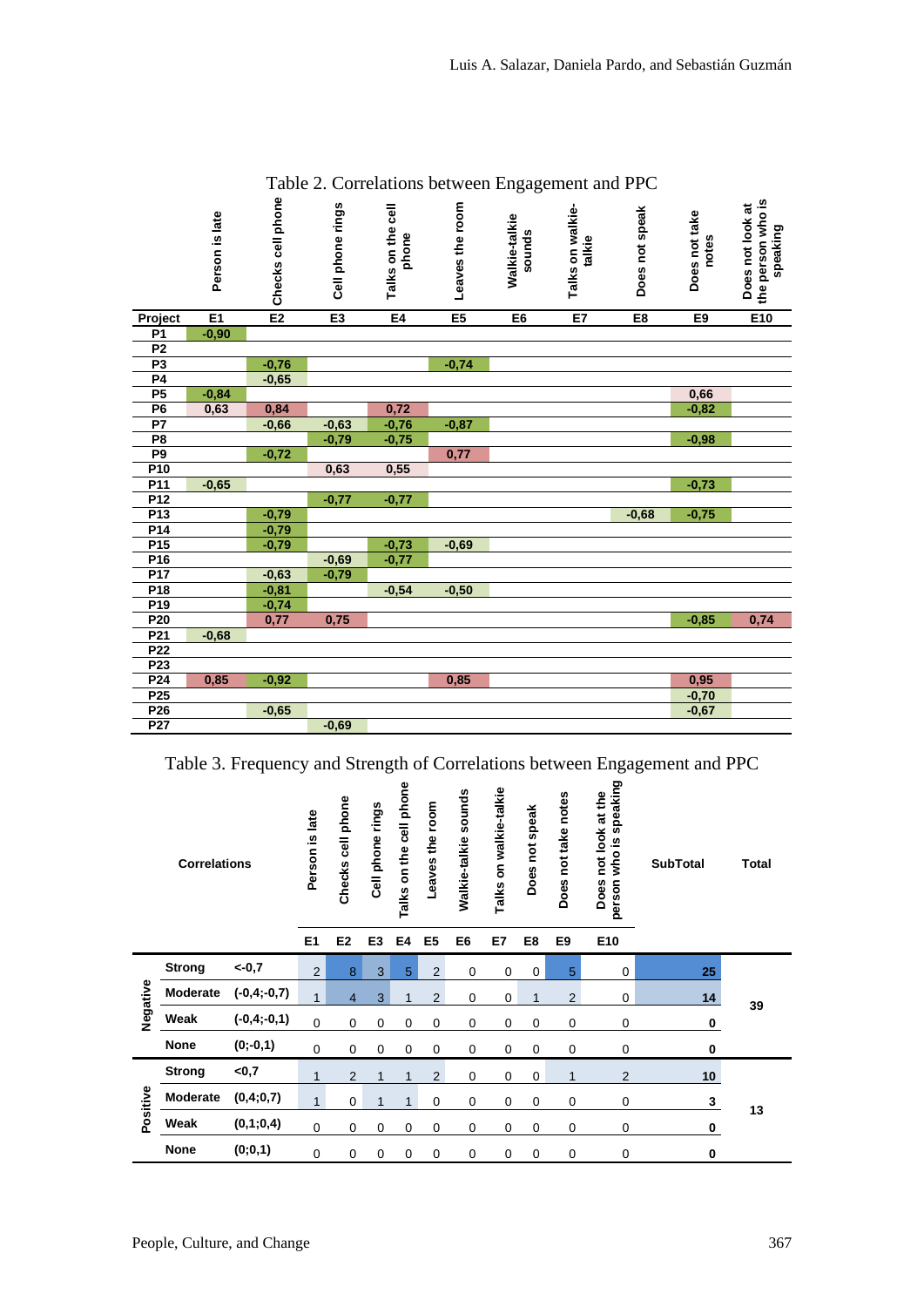#### **ANALYSIS AND DISCUSSION**

After analyzing the results and conditions of each Project, we discovered that depending on the specific characteristics of these, we obtained different levels of correlations between LAP and PPC "Engagement" indicators. Within the characteristics that generated weak correlations, we found projects where: No attendances were high (usually greater than 20%); average project PPC of less than 50%; PPC close to or greater than 90% (specific case of P7 where in 10 of 11 weeks the PPC was between 87% and 96%, but the average was below 90% for a specific week); meetings lasting more than 2 hours; meetings with 10 or fewer attendees; and finally, the percentage of progress was lower than 15% an above 95% in some cases.

On the other hand, the projects that had strong correlations were those where: the percentage of progress was between 65% and 95%; average PPC was between 60% and 90%; a "Big Room" was used, and the meetings had between 10 and 20 attendees.

It is important to mention that in long-term meeting, maintaining the concentration of attendees becomes more difficult (Romney et al. 2019), so managing time is key. Therefore, we note that factors such as the size and progress of the project, number of commitments, number of attendees (number of subcontractors) and the discussion of technical aspects, affected the duration.

By deepening our analysis, we found that the indicators that had strong correlations most often are those that are related to cell phone use: "Checks cell phone", "Cell phone rings" and "Talks on the cell phone". This is consistent with previous claims that the cell phone can negatively affect labor productivity (Malan 2019; Thornton et al. 2014). Although within the protocols of the construction company it is forbidden to use the cell phone, it was very complex to avoid its use because the participants argued that it was their working tool. We believe that its use should be avoided, since while the cell phone may be useful in a working context, social media is a factor of distraction and deconcentration. Moreover, we observed that the "Leaves the room" indicator in almost all cases, was related to going out to answer the cell phone.

On the other hand, the "Does not take notes" indicator is the second most frequent strong correlation between indicators. Although it should not be necessary to take notes if and LPS board is used, we noted that those responsible did not always go to check the tasks fulfilled and missing during the week. However, we believe that this indicator is complementary to the board and minutes of the meeting, particularly in this case study, the result obtained may be due to the outdoor and stand-up meeting in some projects, which made it difficult for attendees to take notes.

Although some of the "Engagement" indicators had lower frequency in correlations, this does not necessarily mean that they are not related to the reliability of commitments and labour productivity. For example, in the case of the "Person is late" indicator, we noted that punctuality is an important factor in the reliability of commitments and even the same people with the Project, as there is a lack of commitment to the meeting, colleagues and the project (when someone is constantly late). In this specific case, we believe that it has no direct relationship with the PPC because in the context of the Works studied, the star of the meeting was delayed until there were an acceptable number of people to begin the meeting.

Likewise, according to the ideal operation of LPS in planning meetings, each last planner should say what they committed to do last week, what they did last week, why commitments were not met, what they should and can do this week and what they need from others to carry out their tasks. In this way, everyone must participate in the meeting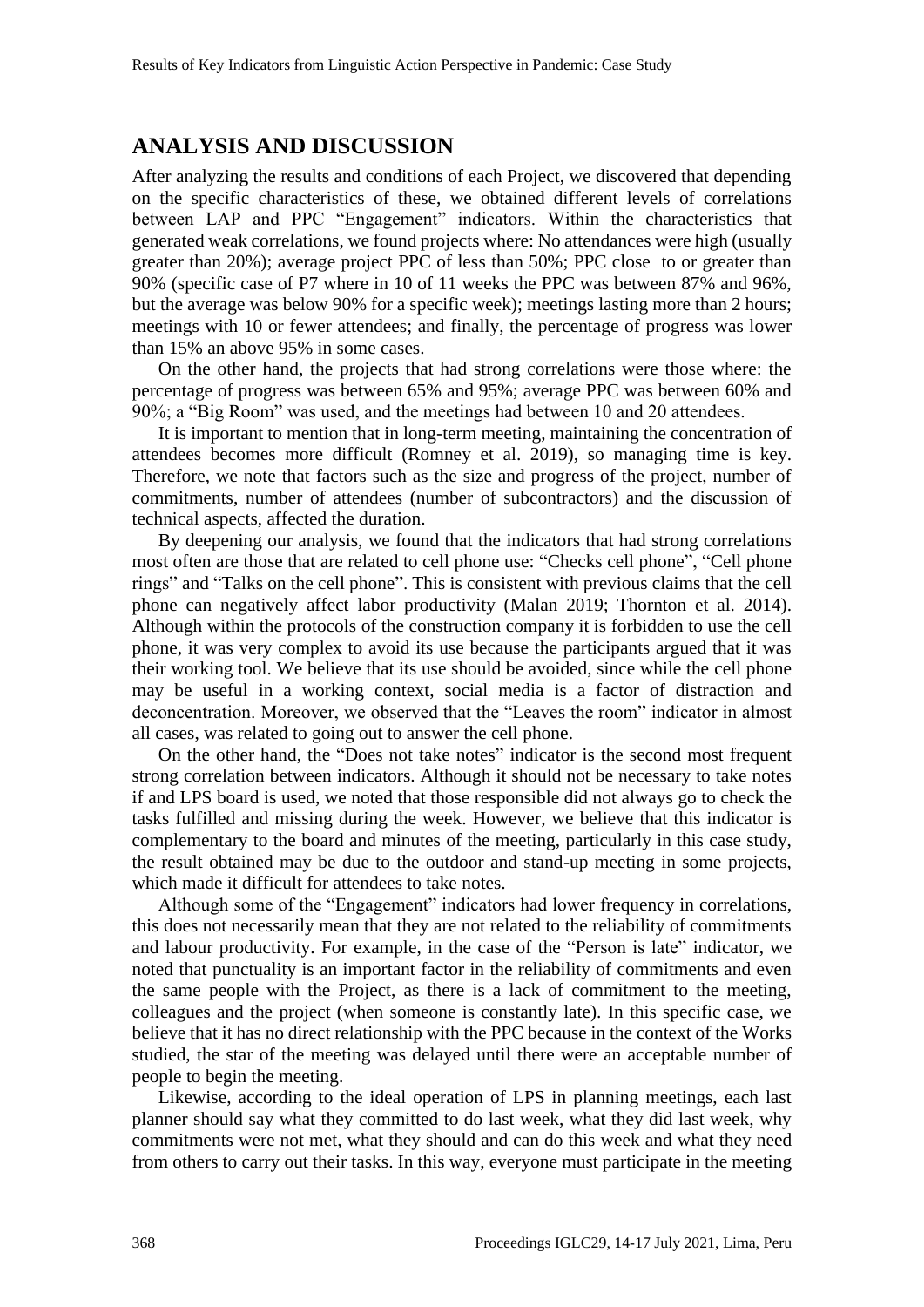and it would not be necessary to measure the indicator "Does not participate in the meeting". But in each company and even in each work LPS is adapted according to the magnitude of the work, number of contractors and time limits for meetings.

In the case of the construction company studied, in the programming phase of weekly activities, all subcontractors had to intervene by saying aloud which activities they were committing to perform by locating the post-it on the LPS board. But sometimes more people from those indicated or people without decision-making power within their company attended, so they did not intervene. Faced with this situation, we consider that the only way to know if someone "does not add value to the meeting" is with this indicator, as no last planner should be missing or left over.

We consider that the "Walkie-talkie sounds" and "Talks on Walkie-talkie" indicators are no longer relevant as they have generally been replaced by the cell phone. In addition, the "Does not look at the person who is speaking" indicator can be a Good indicator of how many people actually pay attention, although it was very complex to measure it by the facilitator (professional assigned by the builder to measure the indicators)

On the other hand, as the data were taken during the global health crisis due to the pandemic, the results could be affected by changes in projects due to bio-security protocols, including:

*Open-pit meetings:* here distraction is easier because of the noise itself that is generated in projects, where people take advantage to answer the phone, talk to each other, solve doubts. In addition, there are workers who pass through the meeting place or come to make some request, among others.

*Stand-up meetings:* it makes it uncomfortable to stand still (distractions are sought and notes are difficult to take).

*Virtual or semi-face-to-face meeting:* in these cases, it becomes more difficult to control the meeting and evaluate the indicators of commitments used. Indicators such as punctuality and checking the cell phone lose meaning because people can enter the meeting without even being in front of the screen. In these meetings, usually those who end up leading are the heads of work and the structure of the meetings changes: usually a single person speaks, dictating one by one the commitments and asking others whether they agree or not, LPS board is not used.

*Physical distance between people:* it makes it difficult to hear by distance.

*Outdoor LPS board:* as it is usually completed with post-it, some of them may be taken off by wind, losing the traceability of some commitments.

In short terms, we were able to see that the indicators of "Engagement", when measuring human behaviors, varied due to working conditions in pandemic and influenced compliance and correct management of commitments.

#### **RESEARCH LIMITATIONS**

In this case of study, LAP's "Engagement" indicators were compared only to the PPC, as it is the most widely used and most representative indicator of LPS, but they could be compared to other project performance indicators such as yields and cost. Additionally, correlation analysis is a method that allows you to identify the relationships between two variables but does not necessarily represent a causality between them, which is why an in-depth analysis is required to determine causalities. So other methods of analysis should be considered, such as Structural Equation Models (SEM), which allows the study of causal relationships between directly observable data. Similarly, an analysis from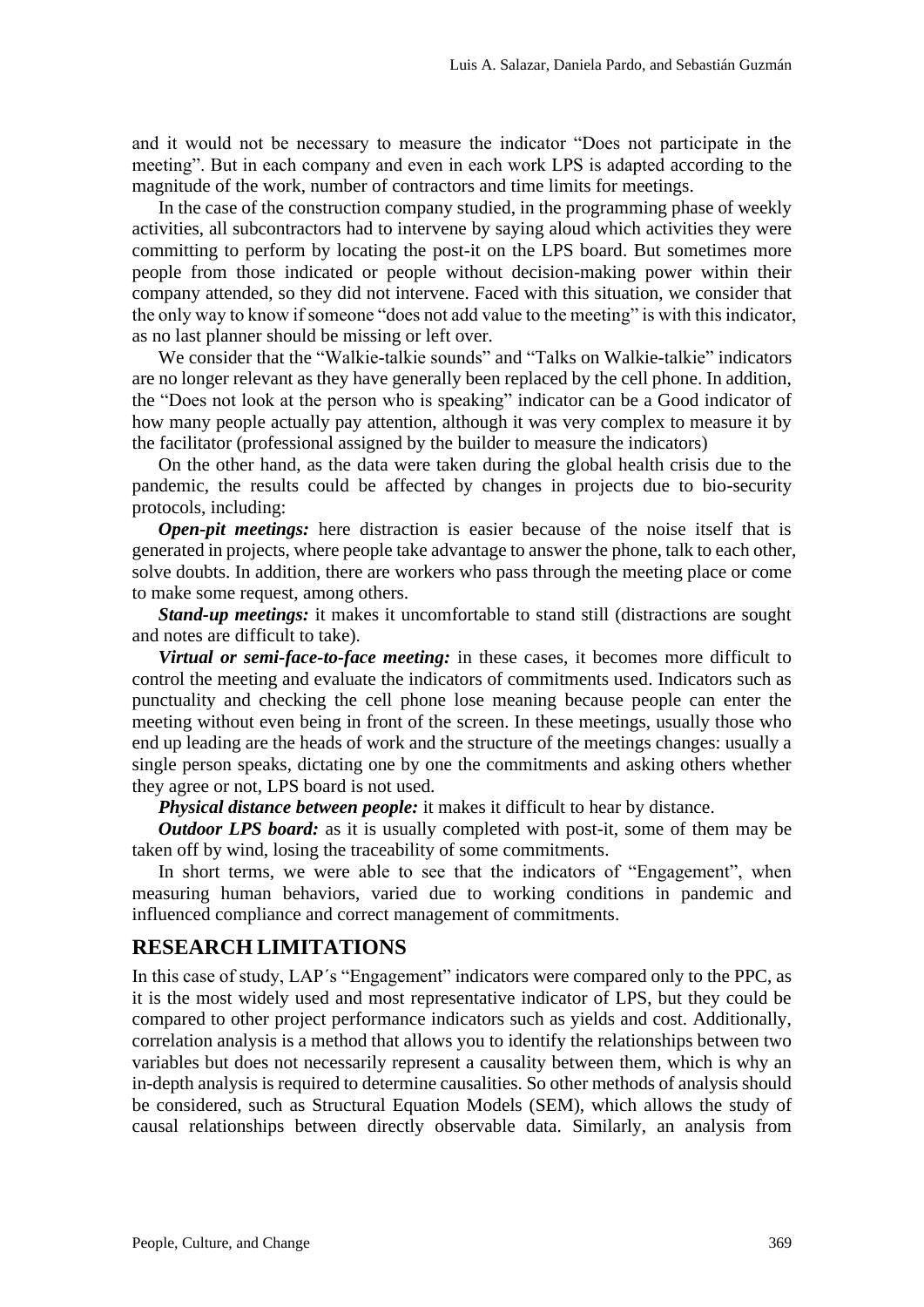Machine Learning could be performed because it could determine behavior patterns and thus create predictive systems.

Moreover, considering the relationships identified in this study, it might be valuable to develop a methodology based on LAP for meetings and work in a virtual environment, as well as to analyze the impact of the use of social networks on construction projects.

Finally, the scope of the research only considered high-rise construction projects in Colombia in Pandemic times and with low to medium LPS implementation levels. In addition, the authors only analyzed the data, as these were collected by facilitators (professional assigned by the builder to measure the indicators) of the construction company, which can certainly affect the reliability and variability of the results.

# **CONCLUSIONS**

This paper shows a case of study where LAP "Engagement" indicators were measured and analyzed in a real context, pandemic construction projects. The authors conducted a correlation analysis between these indicators and the PPC, finding that there is an important relationship between cell phone use and note-taking at weekly planning meetings and the PPC. In addition, we identified that relationships are stronger and appear more frequently when the project progress rate is between 65% and 95%; the average PPC is between 60% and 90% or nearby values; meetings are held in enclosed spaces and have 10 to 20 attendees. Other indicators in which we expected to have a high correlation such as "person is late", we think had little relation to the PPC due to specific factors in this study, such as difficulty in measurement, relevance in the actual context of the project (use of indicators without monitoring and expert accompaniment) and changes in working conditions due to the pandemic. Given the relationships found we can say that the use, control and traceability of LAP "Engagement" indicators in the post-pandemic context are extremely useful to improve the management of commitments and with it, the application of LPS construction projects. So, research certainly represents a new knowledge and contribution to the state of art and practice in LPS, not only in a postpandemic context, but also because indicators measure aspects of the behavior of construction workers that have been under-studied to date. However, we also found longterm barriers to research due to data reliability and variability, number of projects, weeks studied and the use of PPC as the sole indicator of comparison. Finally, for future research we propose the use of other methods of relationship, causality and/or prediction analysis such as SEM or Machine Learning, a future methodology for virtual or semi-face-to-face meetings and the study of other performance indicators.

### **ACKNOWLEDGMENTS**

Luis A. Salazar acknowledges the financial support for his PhD studies from the Scholarship Programme of Conicyt Chile (ANID-PCHA/National Doctorate/2016- 21160819).

#### **REFERENCES**

Ahuja, R. (2013). "Sustainable construction: Is lean green?" *ICSDEC 2012: Developing the Frontier of Sustainable Design, Engineering, and Construction - Proceedings of the 2012 International Conference on Sustainable Design and Construction*, 903– 911.

Akoglu, H. (2018). "User's guide to correlation coefficients." *Turkish Journal of*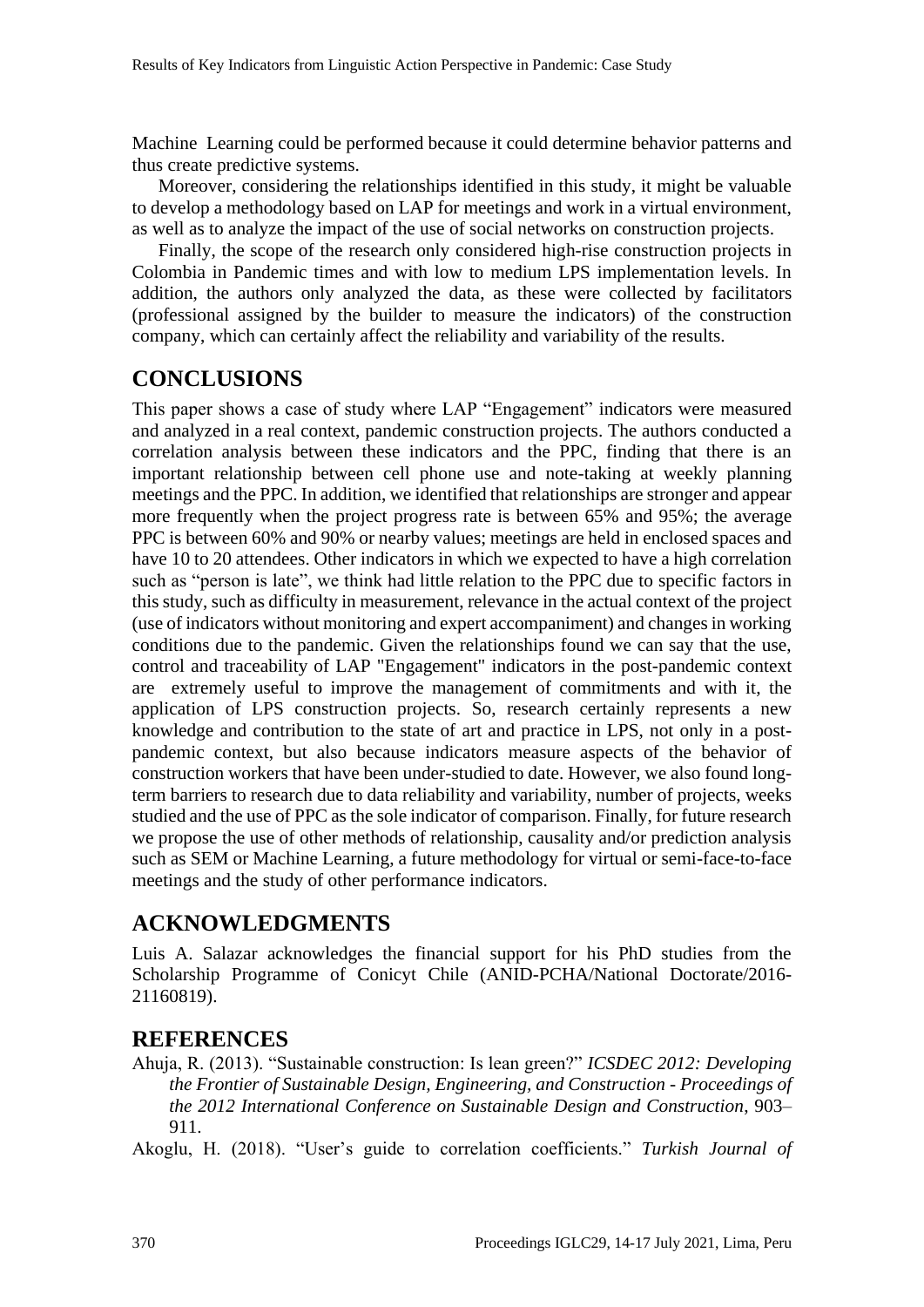*Emergency Medicine*, 18(3), 91–93.

- Bajjou, M. S., Chafi, A., Ennadi, A., and El Hammoumi, M. (2017). "The practical relationships between lean construction tools and sustainable development: A literature review." *Journal of Engineering Science and Technology Review*, 10(4), 170–177.
- Ballard, G., and Tommelein, I. (2016). "Current Process Benchmark for the Last Planner System." *Lean Construction Journal*, 13(1), 57–89.
- Belayutham, S., González, V. A., and Yiu, T. W. (2017). "Lean-based clean earthworks operation." *Journal of Cleaner Production*, 142, 2195–2208.
- de Carvalho, A., Granja, A., and da Silva, V. (2017). "A Systematic Literature Review on Integrative Lean and Sustainability Synergies over a Building's Lifecycle." *Sustainability*, Multidisciplinary Digital Publishing Institute, 9(7), 1156.
- Flores, F. (2015). *Conversaciones para la Acción: Inculcando una cultura de compromiso en nuestras relaciones de trabajo (Conversations For Action and Collected Essays: Instilling a Culture of Commitment in Working Relationships)*. (M. Flores, ed.), Lemoine Editores, Bogotá, Colombia.
- Hamzeh, F., Al Hattab, M., Rizk, L., El Samad, G., and Emdanat, S. (2019). "Developing new metrics to evaluate the performance of capacity planning towards sustainable construction." *Journal of Cleaner Production*, Elsevier Ltd, 225, 868–882.
- Howell, G. A., Macomber, H., Koskela, L., and Draper, J. (2004). "Leadership and Project Management: Time for a Shift from Fayol to Flores." *12th Annual Conference of the International Group for Lean Construction*, S. Bertelsen and C. T. Formoso, eds., Helsingør, Denmark.
- Isatto, E. L., Azambuja, M., and Formoso, C. T. (2015). "The Role of Commitments in the Management of Construction Make-to-Order Supply Chains." *Journal of Management in Engineering*, ASCE, 1801 Alexander Bell Dr, Reston, VA 20191- 4400 USA, 31(4), 04014053.
- Li, S., Fang, Y., and Wu, X. (2020). "A systematic review of lean construction in Mainland China." *Journal of Cleaner Production*, Elsevier Ltd, 257, 120581.
- Long, D., and Arroyo, P. (2018). "Language, moods, and improving project performance." *Proc. 26th Annual Conference of the International. Group for Lean Construction (IGLC)*, V. González, ed., Chennai, India, 495–504.
- Malan, J. (2019). "The Influence of Digital Distraction on cognitive load, attention conflict and meeting productivity." *Thesis*, University of Cape Town.
- Moreno, E. (2008). *Manual de Uso de SPSS*. *Universidad Nacional de Educación a Distancia*, Madrid, España.
- Ogunbiyi, O., Oladapo, A., and Goulding, J. (2014). "An empirical study of the impact of lean construction techniques on sustainable construction in the UK." *Construction Innovation*, 14(1), 88–107.
- Retamal, F., Salazar, L. A., Herrera, R. F., and Alarcón, L. F. (2020). "Exploring the Relationship Among Planning Reliability (PPC), Linguistic Action Indicators and Social Network Metrics." *Proc. 28th Annual Conference of the International Group for Lean Construction (IGLC)*, I. D. Tommelein and E. Daniel, eds., Berkeley, California, USA, 109–118.
- Romney, A. C., Smith, I. H., and Okhuysen, G. A. (2019). "In the trenches: Making your work meetings a success." *Business Horizons*, "Kelley School of Business, Indiana University," 62(4), 459–471.
- Salazar, L. A., Arroyo, P., and Alarcón, L. F. (2020). "Key Indicators for Linguistic